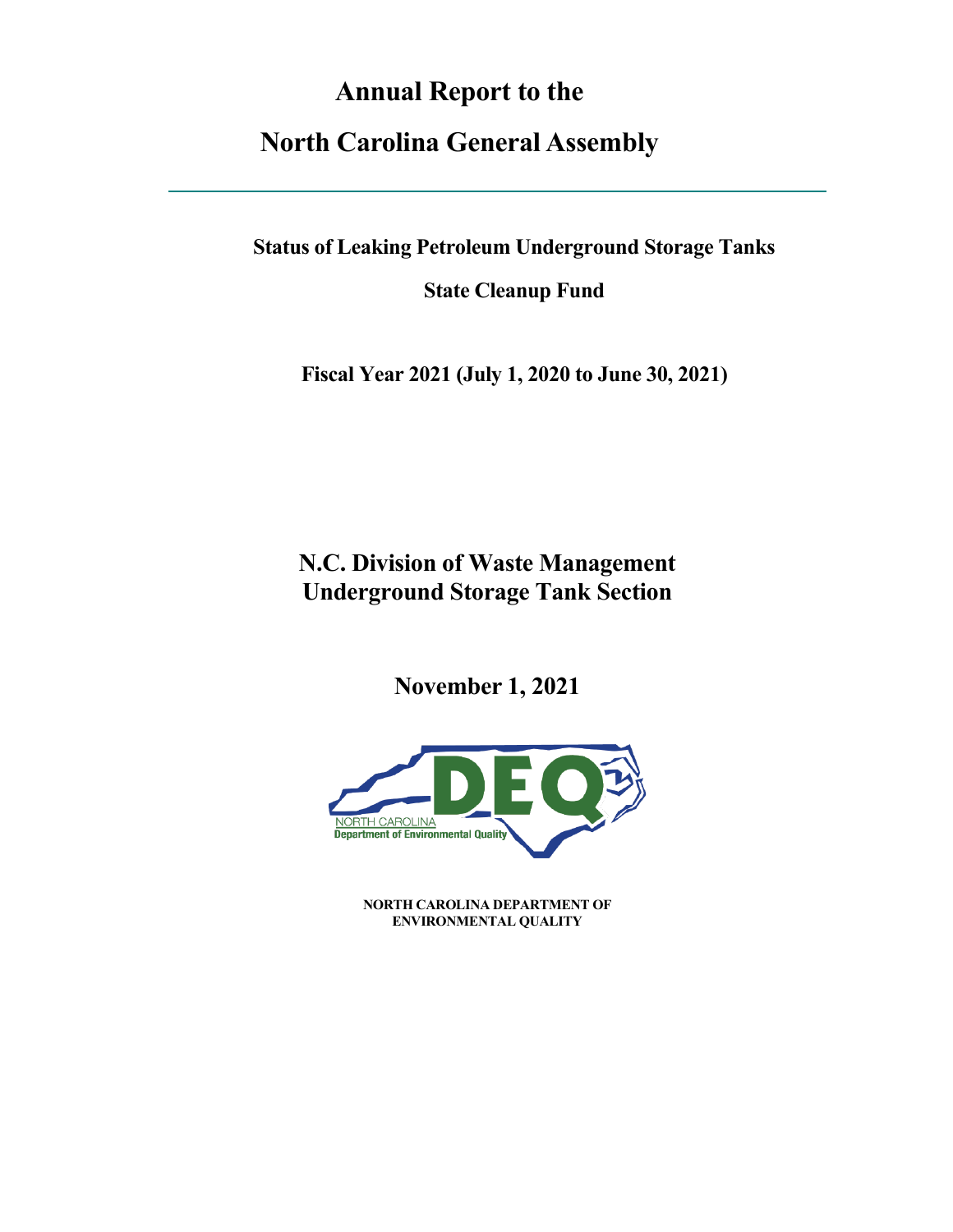**Roy Cooper**

**Governor**

**Elizabeth Biser**

**Secretary**

**N.C. Department of Environmental Quality**

**Michael Scott**

**Director**

**N.C. Division of Waste Management**

**NCDEQ**

**N.C. Division of Waste Management**

**Underground Storage Tank (UST) Section**

**1646 Mail Service Center**

**Raleigh NC 27699-1646**

**(919) 707-8171**

**[https://deq.nc.gov](https://deq.nc.gov/)**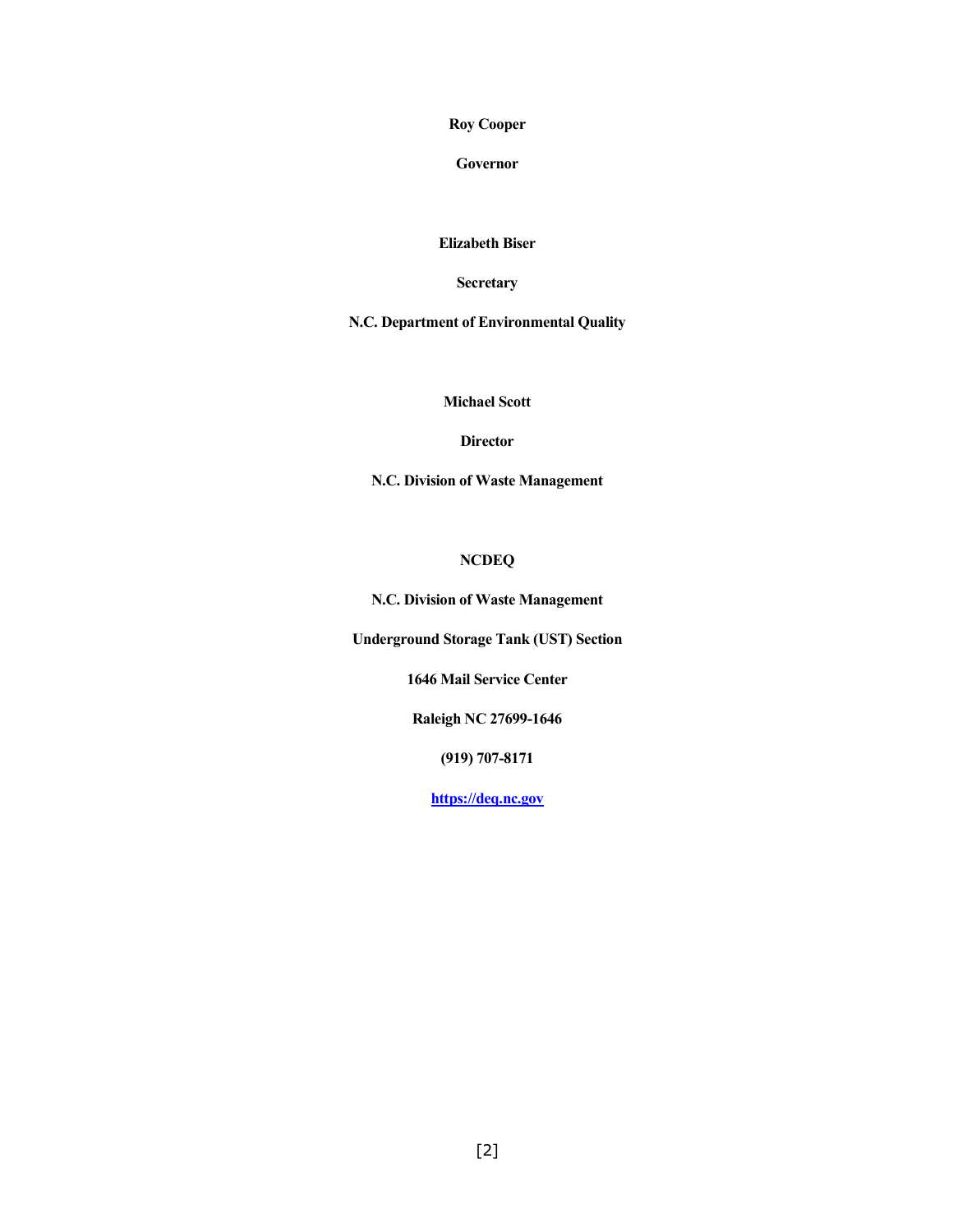## **Table of Contents**

| <b>Executive Summary</b>                                                                                                          | Page 4  |
|-----------------------------------------------------------------------------------------------------------------------------------|---------|
| <b>Cleanup Fund Management</b>                                                                                                    | Page 6  |
| Unfunded Noncommercial Release Response                                                                                           | Page 8  |
| Colonial Pipeline Response                                                                                                        | Page 8  |
| <b>Commercial Fund Status</b>                                                                                                     | Page 9  |
| <b>Backlog Reduction Initiative</b>                                                                                               | Page 13 |
| Estimated Costs of Clean Up                                                                                                       | Page 13 |
| <b>Recommendations</b>                                                                                                            | Page 14 |
| <b>Tables and Figures</b>                                                                                                         |         |
| Table 1. Summary of Key Statistics since UST Program Inception<br>(July 1, 1988 to June 30, 2020)                                 | Page 6  |
| Table 2. UST Releases Since Program Inception<br>(FY 1989 - FY 2020)                                                              | Page 7  |
| Table 3. Fiscal Year Commercial Fund Activity                                                                                     | Page 9  |
| Table 4. Claims Processed for the Commercial Cleanup Fund<br>FY 1989 - FY 2020                                                    | Page 10 |
| Table 5. Receipts, Disbursements and Program Expenses for the Commercial Fund<br>$(\text{July } 1, 1988 - \text{June } 30, 2021)$ | Page 11 |
| Figure 1. UST Incidents and UST Incidents Closed (Cumulative)                                                                     | Page 7  |
| Figure 2. Total Open UST Incidents by Fiscal Year (FY 1992 – FY 2020)                                                             | Page 8  |
| Figure 3. Commercial Fund Revenue Sources (FY 2020-21)                                                                            | Page 10 |
| Figure 4. Commercial Fund Balance and Claims Pending<br>And Obligations                                                           | Page 12 |
| Figure 5. Commercial Fund Balance Minus Claims Pending<br>And Obligations                                                         | Page 12 |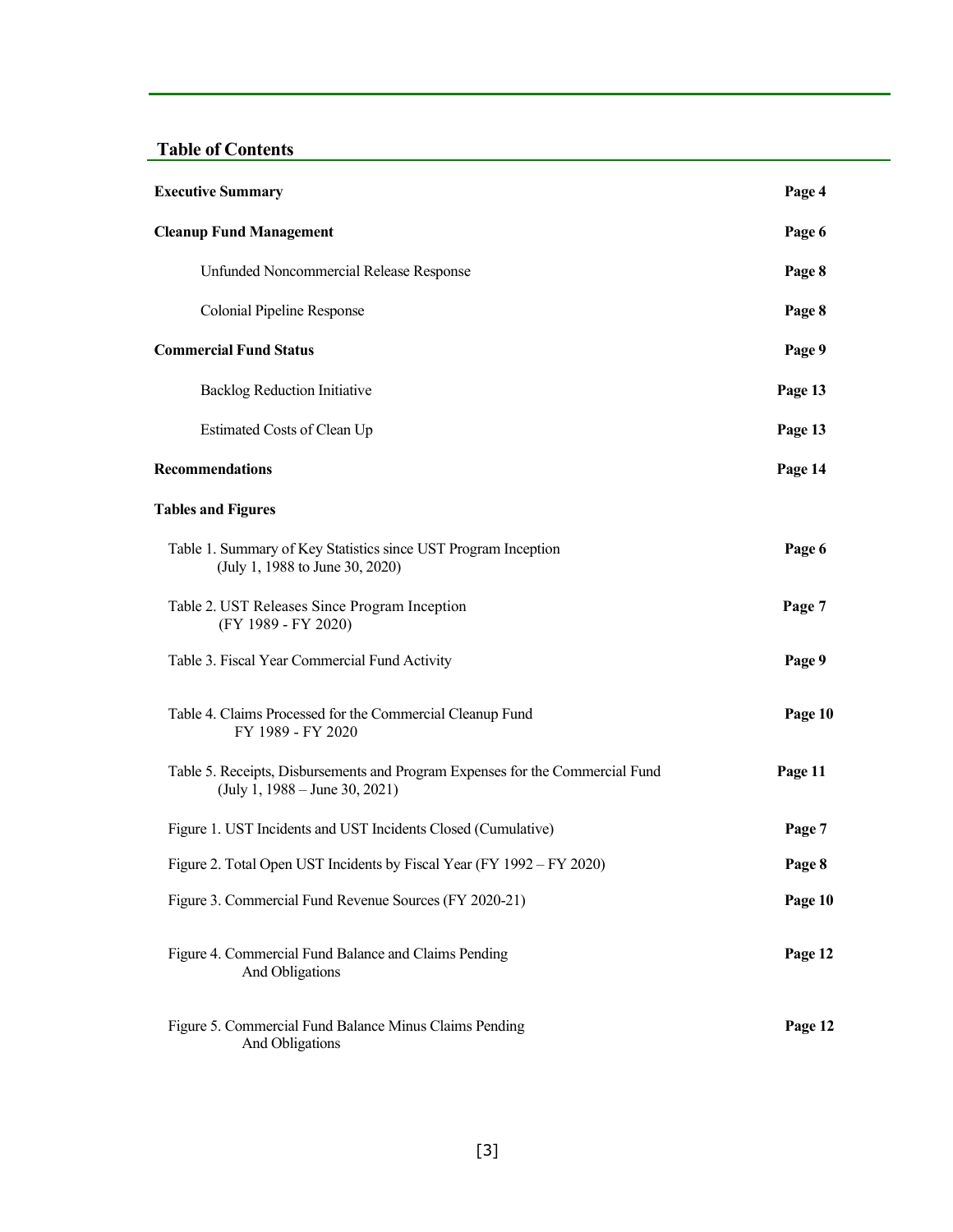### **Executive Summary**

### **North Carolina Leaking Petroleum Underground Storage Tanks Cleanup Fund Fiscal Year (FY) 2021 July 1, 2020 – June 30, 2021**

North Carolina's underground storage tank program is administered by the Division of Waste Management's Underground Storage Tank (UST) Section in the North Carolina Department of Environmental Quality (DEQ). The Section enforces UST regulations and manages funds used to perform cleanups of petroleum UST discharges or releases (UST incidents). The program began in 1988 in response to growing reports of USTs leaking petroleum into soil and groundwater. Funding for the program is provided by the Commercial Leaking Petroleum Underground Storage Tanks Cleanup Fund (Commercial Fund), federal Leaking Underground Storage Tank (LUST) Cleanup Grant, and the federal LUST Prevention Grant.

North Carolina General Statute 143-215.94M(a) states: "The Secretary shall present an annual report to the Environmental Review Commission, the Joint Legislative Oversight Committee on Agriculture and Natural and Economic Resources, the Fiscal Research Division, the chairs of the Senate Appropriations Committee on Agriculture, Natural, and Economic Resources, and the chairs of the House of Representatives Appropriations Committee on Agriculture and Natural and Economic Resources that shall include at least the following:

- 1) A list of all discharges or releases of petroleum from underground storage tanks.
- 2) Repealed by Session Laws 2015-241, s. 14.16A(h), effective December 31, 2016.
- 3) A list of all cleanups undertaken by tank owners or operators and the status of these cleanups.
- 4) A statement of receipts and disbursements for the Commercial Fund.
- 5) A statement of all claims against the Commercial Fund, including claims paid, claims denied, pending claims, anticipated claims, and any other obligations.
- 6) The adequacy of the Commercial Fund to carry out the purposes of this Part together with any recommendations as to measures that may be necessary to assure the continued solvency of the Commercial Fund.
- 7) Repealed by Session Laws 2012-200, s. 23, effective August 1, 2012."

The report required by this section shall be made by the Secretary on or before November 1 of each year.

In FY 2020-2021, the UST program achieved closure for 540 commercial regulated UST release incidents and approved clean closure of an additional 49 commercial regulated USTs. Reimbursements to responsible parties for FY 2020-2021 totaled \$5,841,378. The state-lead program that assumes management of incidents for which no viable responsible party exists performed \$3,957,035 in assessment and cleanup through its state-lead contractors. In addition, the program also provided oversight and regulatory review for closure of 281 noncommercial USTs, 56 commercial non-regulated releases, and 224 non-UST petroleum releases.

The Commercial Fund is also used to provide safe alternatives to drinking water wells that have been contaminated by petroleum releases from USTs. In FY 2020-2021, the UST program provided alternative water supplies, including bottled water, point-of-entry filtration systems and waterline extensions, to replace 72 contaminated water supply wells serving 238 residents.

The North Carolina Division of Waste Management (DWM) maintains lists of all known discharges or releases from underground storage tanks, all responsible party (RP) cleanups, and cleanup status updates. These are available at: [https://deq.nc.gov/about/divisions/waste-management/ust/databases,](https://deq.nc.gov/about/divisions/waste-management/ust/databases) specifically the Incident Management Database (Regional Underground Storage Tanks). These may be viewed in both Microsoft Access and Microsoft Excel formats. Assistance is available by contacting Scott Bullock or Linda Smith at (919) 707-8200.

On October 1, 2018, the EPA Office of Underground Storage Tanks (OUST) launched an effort to reduce the national backlog of open, unresolved UST incidents. The OUST set "aspirational" cleanup goals for each EPA region who then evaluated the individual states and assigned state goals for the upcoming federal fiscal year (FFY). Based upon Region 4's evaluation, North Carolina's federal fiscal years' goals were established at 720 total closures for 2108-19, 596 total closures for 2019-20, and 500 total closures for 2020- 21. Upon notification of this increased goal, Region 4 and North Carolina's UST Section management group worked jointly to explore means to meet OUST's requests. Region 4 agreed to provide a total of approximately \$763,824 in additional federal grant funding over a three-year period to combine with the \$500,000 of annual state funding allowed for use in evaluating and closing lowrisk sites. As of September 30, 2021, North Carolina has exceeded its OUST "aspirational" goals with 753 total closures for the FFY 2018-19, 602 total closures for FFY 2019-20, and 511 total closures for FFY 2020-21, as well as providing for reimbursement associated with non-directed cleanup claims for these sites as appropriate. This initiative will be on-going through FY 2021-22 or until funding is exhausted.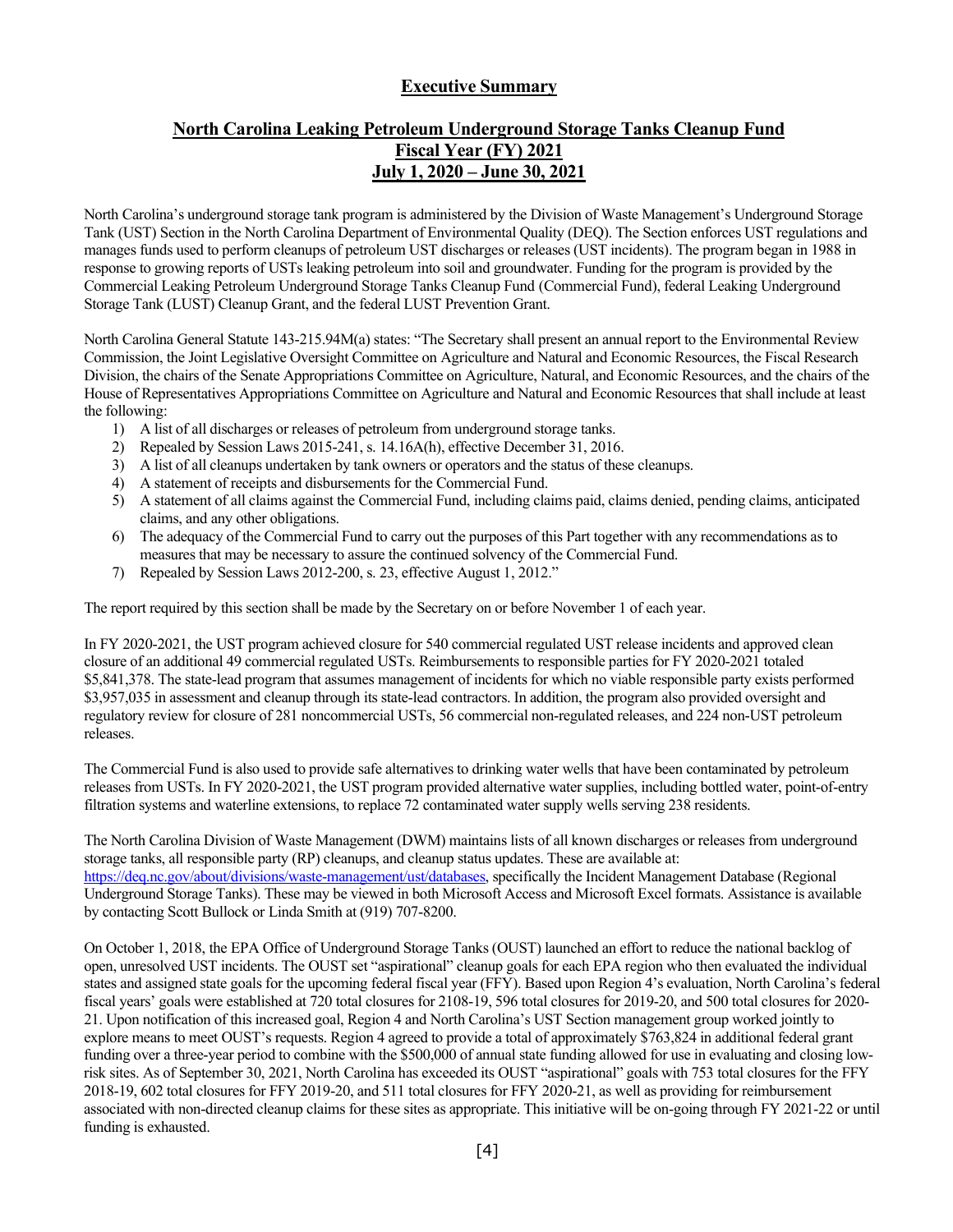The UST program has also actively participated in storm recovery efforts for Hurricanes Florence, Michael, Dorian and Isaias, providing pre-storm directions to at-risk UST facilities, post-storm evaluation of damages, and financial assistance for recovery to approximately 60 entities through available state and federal disaster relief funds.

The Department annually reports to the Environmental Review Commission, the Fiscal Research Division, the Senate Appropriations Subcommittee on Natural and Economic Resources, and the House Appropriations Subcommittee on Natural and Economic Resources per N.C. General Statute 143-215.94M.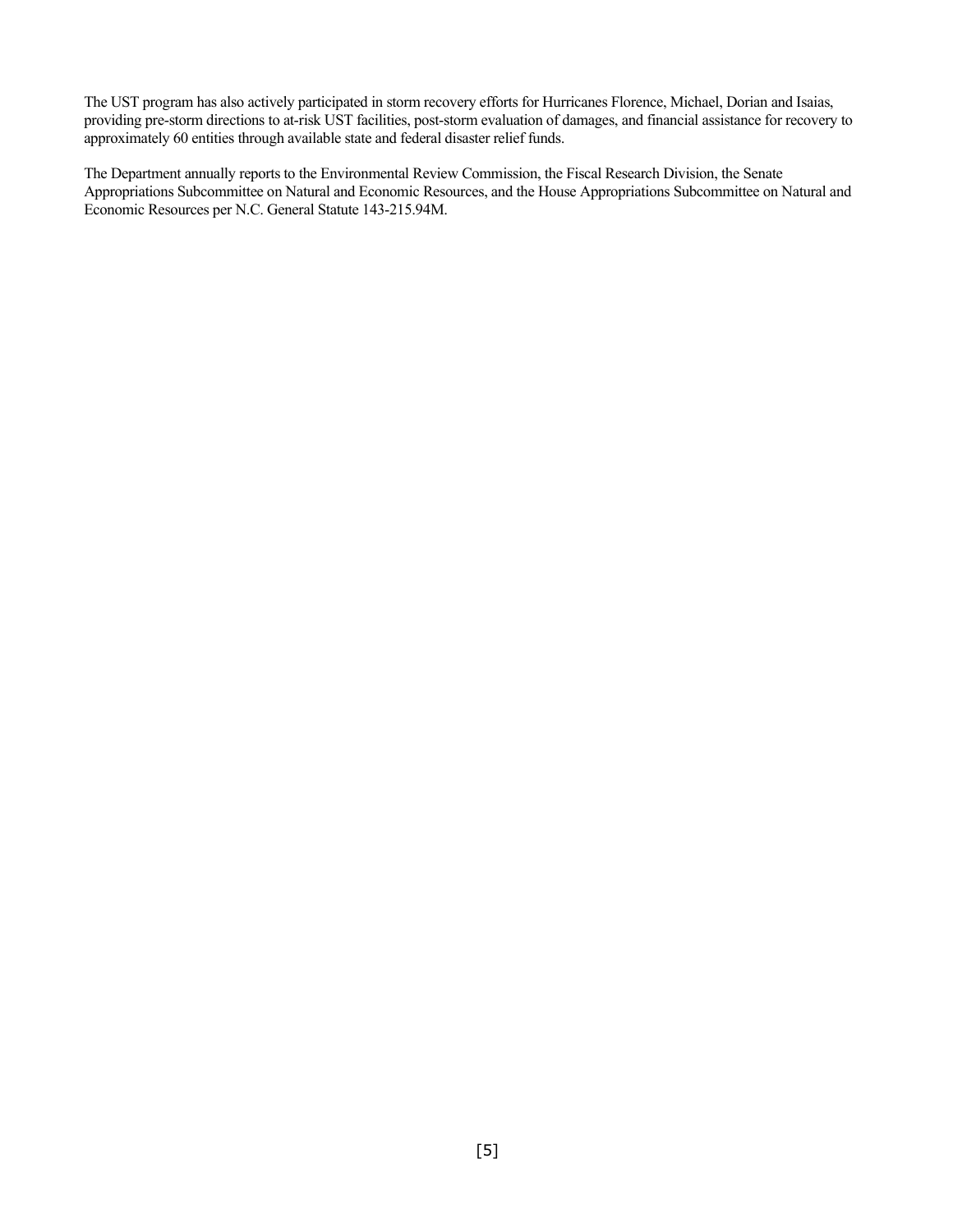#### **Commercial UST Cleanup Fund Management**

In FY 2020-21, the Division of Waste Management's (DWM) Underground Storage Tank (UST) Section managed reimbursement funds for cleanup of environmental contamination from petroleum UST releases. The Commercial Cleanup Fund reimbursed the costs of cleanups of petroleum releases from commercial USTs, which are typically regulated gasoline station tanks or heating oil tanks greater than 1,100-gallons capacity. The owners of commercial USTs pay an annual registration fee of \$420 per tank into the Commercial Cleanup Fund and pay deductible amounts toward the costs of assessments and cleanups of petroleum releases.

In FY 2020-21, the UST Section managed the cleanup funds in accordance with the requirements of N.C.G.S 143-215.94E, which directs the N.C. Department of Environmental Quality (DEQ) to give priority to cleanup of releases in emergency situations, and to those that pose the greatest risks to human health and the environment. The statute also directs the DWM to order non-emergency work only if the costs could be reimbursed by the appropriate cleanup fund within 90 days of claim approval. To meet these legislative requirements, the UST Section uses a risk, rank and abatement (RRA) scoring system that quantifies the relative risks of all releases, allowing the Section to direct work at the highest risk incidents for which costs can be reimbursed within 90 days. Each month, the UST Section staff reviews balances, expenditures and obligations of the Commercial Fund, and periodically adjusts the RRA score threshold to direct as much cleanup work as resources will allow. For example, in FY 2015-16 as a result of implementing more intensive oversight and cost control measures, the UST Section was able to lower the RRA score threshold for the Commercial Fund for the first time since FY 2012-13. During FY 2020-21, the Section did provide cleanup oversight and funding for all responsible parties who requested activities at high-risk and intermediate risk commercial UST incidents.

The two tables below summarize historic and FY 2020-21 Commercial Fund activities and accomplishments.

| Table 1                                                      |
|--------------------------------------------------------------|
| <b>Summary of Key Statistics since UST Program Inception</b> |
| (July 1, 1988 to June 30, 2021)                              |

| <b>Revenues and Expenditures</b>                   |               |               |
|----------------------------------------------------|---------------|---------------|
| <b>Commercial Fund Revenues</b>                    | \$865,496,842 |               |
| <b>Commercial Fund Expenditures</b>                |               | \$782,855,732 |
| Releases (# of incidents)                          |               |               |
| Petroleum UST Releases - Reported                  |               |               |
| Commercial                                         | 21,430        |               |
| Noncommercial                                      | 12,153        |               |
| <b>Total</b>                                       | 33,583        |               |
| Petroleum UST Releases - Closed Out                |               |               |
| Commercial                                         | 17,257        |               |
| Noncommercial                                      | 9,890         |               |
| <b>Total</b>                                       |               | 27,147        |
|                                                    |               |               |
| $\underline{FY}$ 2020-21 Activity (# of incidents) |               |               |
| Petroleum UST Releases Reported                    |               |               |
| <b>Commercial UST</b>                              | 319           |               |
| Noncommercial UST                                  | 311           |               |
| <b>Total</b>                                       | 630           |               |
| Petroleum UST Releases Closed Out                  |               |               |
| <b>Commercial UST</b>                              |               | 540           |
| Noncommercial UST                                  | 281           |               |
| <b>Total</b>                                       |               | 821           |
| Other                                              |               |               |
| <b>AST</b> and Non-UST Petroleum                   | 301           |               |
| <b>AST and Non-UST Petroleum</b>                   |               | 224           |
| <b>Total</b>                                       |               | 525           |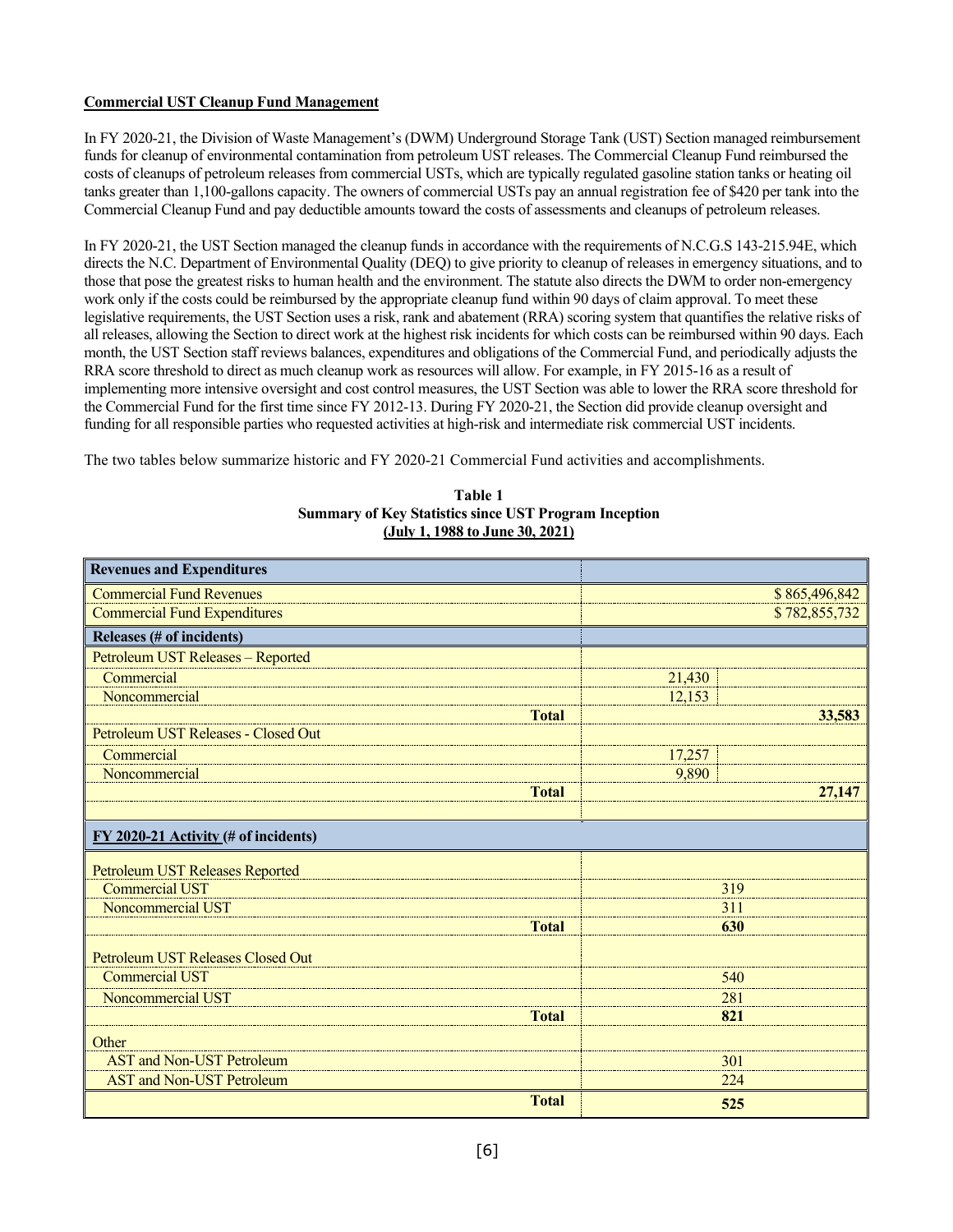| <b>Table 2 - UST Releases Since Program Inception (FY 1989 - FY 2021)</b> |              |  |                                        |        |
|---------------------------------------------------------------------------|--------------|--|----------------------------------------|--------|
| <b>Commercial UST Releases</b>                                            |              |  | <b>Noncommercial UST Releases</b>      |        |
| <b>Releases Reported</b>                                                  | 21,430       |  | <b>Releases Reported</b>               | 12,153 |
| RP-Lead                                                                   | 19,525       |  | RP-Lead                                | 11,899 |
| State-Lead                                                                | 1,905        |  | State-Lead                             | 254    |
| <b>Cleaned Up to No Further Action</b>                                    | 17,257       |  | <b>Cleaned Up to No Further Action</b> | 9,890  |
| RP-Lead                                                                   | 16,151       |  | RP-Lead                                | 9,731  |
| State-Lead                                                                | 1,106        |  | State-Lead                             | 159    |
| <b>Ongoing Cleanups</b>                                                   | 4,173        |  | <b>Ongoing Cleanups</b>                | 2,263  |
| RP-Lead                                                                   | 3,374        |  | RP-Lead                                | 2,168  |
| State-Lead                                                                | 799          |  | State-Lead                             | 95     |
| <b>No Action Currently Being Taken</b>                                    | $\mathbf{0}$ |  | <b>No Action Currently Being Taken</b> | 2,047  |
| RP-Lead                                                                   | $\Omega$     |  | RP-Lead                                | 1,952  |
| State-Lead                                                                | $\theta$     |  | State-Lead                             | 95     |

Figures 1 and 2 below present a graphical representation of historic Commercial and Noncommercial cleanup activities and progress.

.

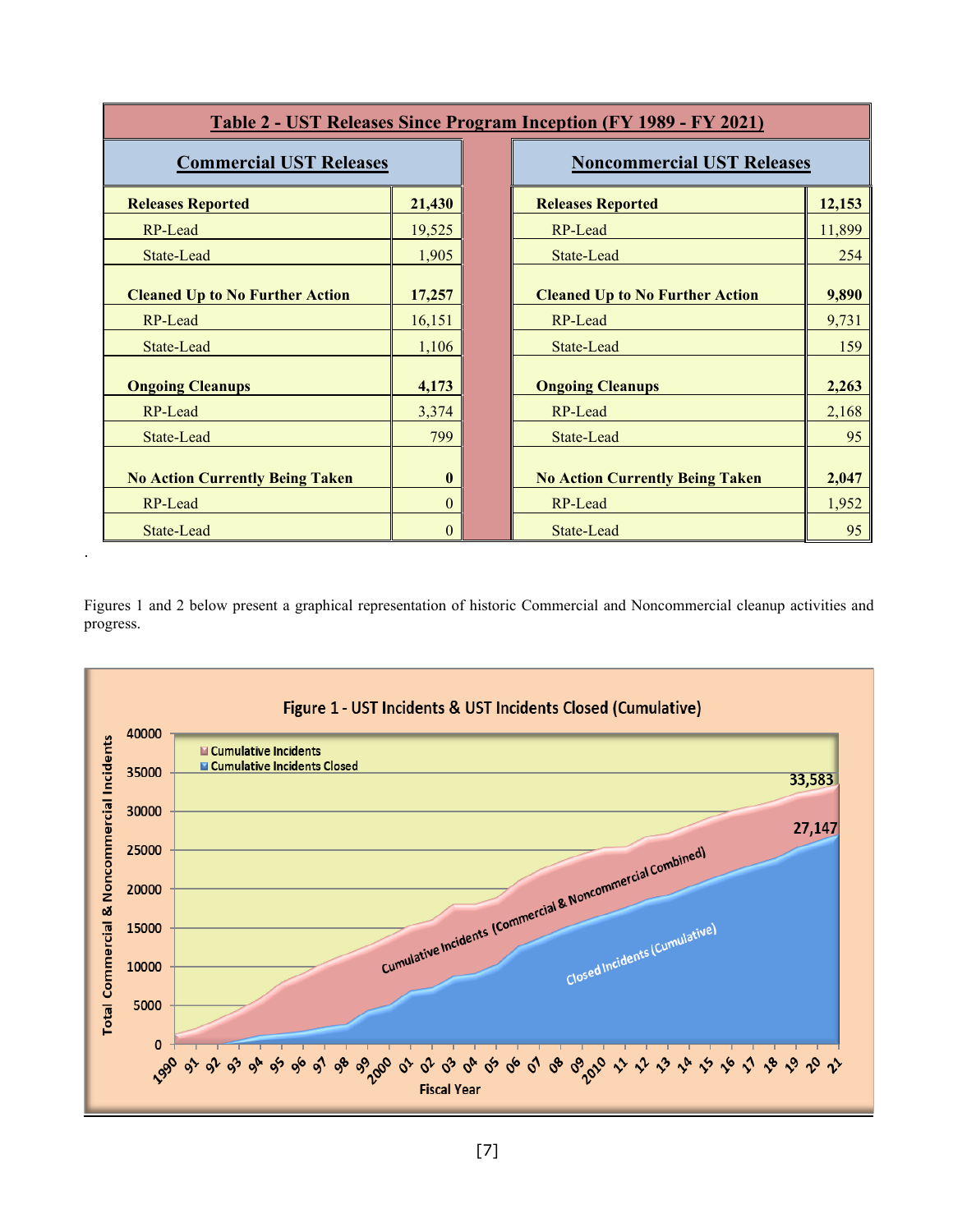

#### *Unfunded Noncommercial Release Response*

Session Law 2015-241 directed the phase-out of the Noncommercial UST reimbursement program to end on Dec. 31, 2016, and limited eligibility for the remaining funds to only those releases reported prior to Oct. 1*,* 2015. It further modified the necessary response to noncommercial UST releases based on DEQ risk determination. Initial Abatement Requirements were eliminated, and all actions at eligible sites were required to be re-authorized to ensure compliance with the new law. Session Law 2017-57 required the Environmental Management Commission (EMC) to adopt temporary rules to implement Section 14.16B of Session Law 2015-241 by Oct. 1, 2017. The necessary changes to 15A NCAC 02L Section .0400 were submitted by the DEQ and reviewed by the EMC for approval on Sept. 29, 2017. No further cleanup of noncommercial releases was required for low-risk sites or reimbursed for any sites.

However, UST Section staff are still required to review and oversee responsible party actions at all reported noncommercial incidents to ensure proper closure and documentation. Three hundred eleven noncommercial UST incidents were reported during FY 2020-21. Two hundred eighty-one were closed.

In addition, UST Section staff were also required to respond to 301 releases from aboveground petroleum storage tanks (ASTs), roadside spills and other spills greater than 25 gallons. Two hundred twenty-four were closed. These responses are unfunded through current mechanisms and result in the diversion of approximately 25 percent or 10.5 full time equivalents of regional office staff resources and funding to manage non-commercial and non-UST releases.

#### *Colonial Pipeline (CP) Release*

In addition to the non-UST incidents above, during FY 2020-21 the UST Section has overseen the assessment and initial cleanup response for a 1,200,000+ gallon gasoline release from Colonial Pipeline's pipeline, located north of Huntersville, NC. Seven UST managers and staff have been actively involved in oversight and evaluation of the cleanup on a routine, weekly basis since notified of the release in August 2020. The cleanup process will continue until any remaining soils and groundwater are returned to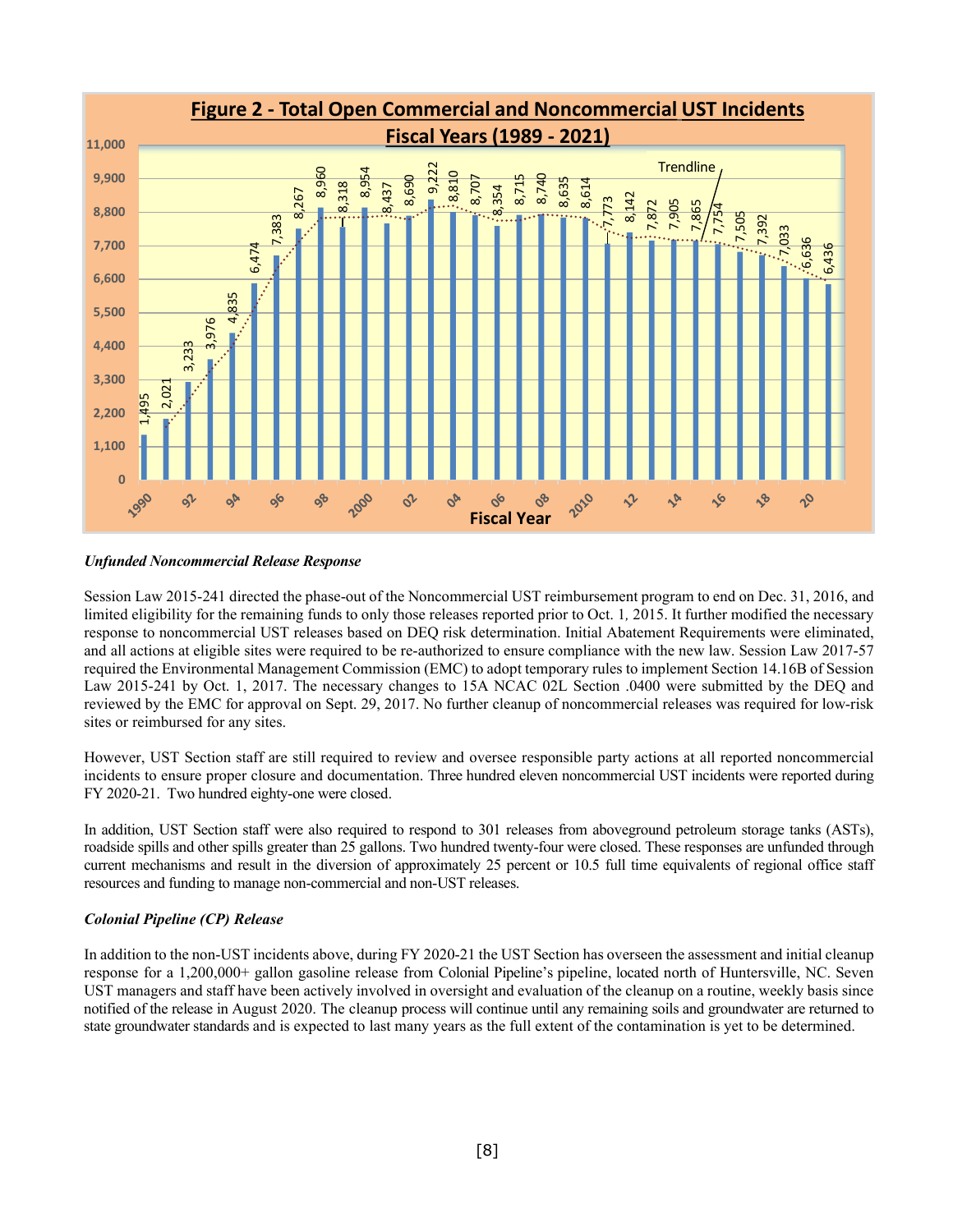#### **Commercial Fund Status**

For the 12-month period from July 1, 2020 through June 30, 2021, the unobligated Commercial Fund balance increased for the fifth consecutive year. On June 30, 2021, the unobligated Commercial Fund balance was \$60,891,118 – an increase of \$19,248,644 from the FY 2019-20 unobligated end-of-year balance. Estimated Commercial Fund obligations as of June 30, 2021 are \$26,090,559 including state-lead cleanup contracts managed by the UST Section.

Beginning in late FY 2013-14 and continuing through FY 2020-21, the UST Section undertook an intensive re-evaluation of its riskbased closure process and instituted a more rigorous review of pre-approvals for site work. Concurrently, UST Section staff implemented an administrative review of all pending task authorizations with regard to statute of limitations requirements. Implementation of these measures reversed the \$4.6M per year average decline in Fund balance experienced between FY 2010-11 and FY 2015-16. Both cost-control measures remain ongoing and the Commercial Fund is now able to direct work on all high- and intermediate-risk incidents.

Availability of funding is still subject to a site's risk score, and the inability to reimburse work on all releases, regardless of risk ranking, has both short-term and long-term impacts. In the near-term, the lack of funding means that owners of those properties may find it difficult to move forward with property transactions. In the long-term, conditions (i.e. residential/commercial development, new water supply wells) around a lower-risk release may change with time and result in an increase in the threat to public health. As of June 30, 2021, and based upon the increasing fund balance and solvency, the UST Section will be undertaking an aggressive approach toward directing and re-initiating cleanup of all sites during FY 2021-22, focusing on higher risk sites.

|                                                        | <b>Amount</b> | <b>Totals</b> |
|--------------------------------------------------------|---------------|---------------|
| <b>Fund Balance on 7/1/2020</b>                        | \$73,283,692  | \$73,283,692  |
| Revenues $(7/1/20 - 6/30/21)$                          |               | \$27,956,046  |
| Motor Fuel & Gasoline Excise Tax                       | \$18,282,871  |               |
| <b>UST Operating Fees</b>                              | \$9,651,975   |               |
| <b>State Lead Cost Recovery</b>                        | \$19,727      |               |
| Interest                                               | \$0           |               |
| <b>Prior Year Refunds</b>                              | \$1,473       |               |
| Transfer - Bernard Allen Trust Fund                    | \$0           |               |
| <b>Expenditures</b>                                    |               | \$14,258,061  |
| <b>Reimbursements</b>                                  | \$5,841,378   |               |
| <b>State-Lead Contracting and Laboratory</b>           | \$3,957,035   |               |
| <b>Program Administration</b>                          | \$4,449,648   |               |
| <b>Transfers from Fund</b>                             |               |               |
| Transfer to Department of Agriculture                  | \$0           |               |
| Transfer to Federal LUST Program (cost recovery)       | $\$$ 0        |               |
| Fund Cash Balance on 6/30/2020                         |               | \$86,981,677  |
| <b>Estimated Obligations<sup>1</sup></b>               |               | \$26,090,559  |
| RP-lead and State-lead pre-approved/authorized cleanup | \$3,714,080   |               |
| Claims under review and pending reimbursement          | \$332,739     |               |
| Pre-approved non-directed actions                      | \$1,128,591   |               |
| <b>Pending State Lead Contracts</b>                    | \$16,407,667  |               |
| <b>Program Administration</b>                          | \$4,507,482   |               |
| <b>Estimated Unobligated Balance 06/30/2021</b>        |               | \$60,891,118  |

#### **Table 3 FY 2020 Commercial Fund Activity** (July 1, 2020 through June 30, 2021)

1. Estimated obligations include estimates of non-reimbursed costs for tasks not requiring pre-approval that were incurred prior to implementation of Session Law 2004-124; outstanding non-reimbursed costs for pre-approved directed tasks; requested reimbursement costs for claims under review; approved costs for claims awaiting reimbursement; non-reimbursed costs for approved non-directed tasks; and any remaining program expenses.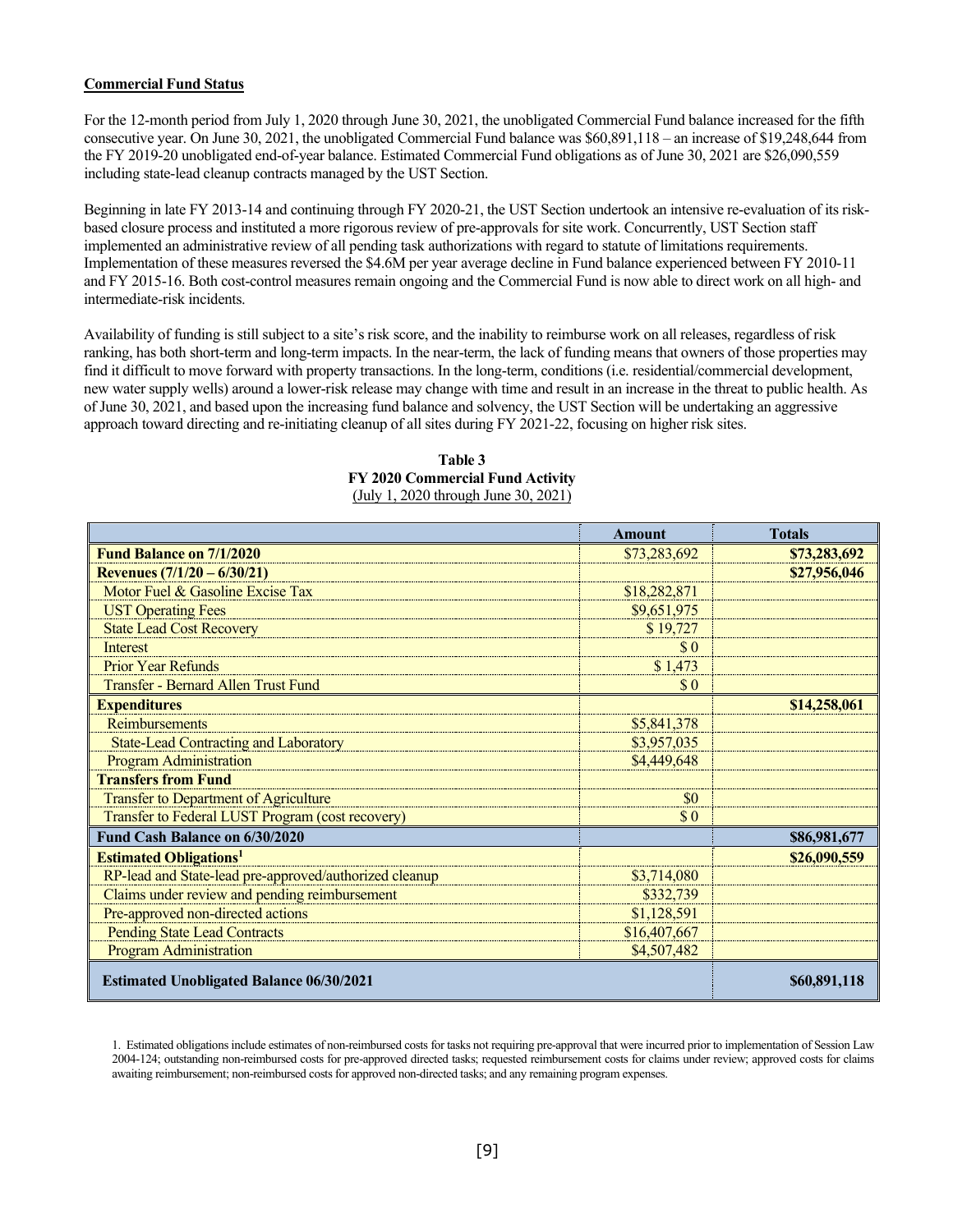**Figure 3 Commercial Fund Revenue Sources – FY 2020-21**





| <b>Claim Action</b>                   | <b>Number</b> |
|---------------------------------------|---------------|
| <b>Claims Paid</b>                    | 51,252        |
| Incidents Denied Totally <sup>1</sup> | 49            |
| Claims Denied Partially <sup>2</sup>  | 19,726        |
| <b>Claims Pending</b>                 | 23            |
| Contracted Cleanups <sup>3</sup>      | 2,845         |

1 Ineligible (operating fees not paid; release discovery pre-dates program)

2 Claims contain excessive or undocumented costs

3 State lead actions initiated

Table 5, on page 11, summarizes to receipts and expenditures from the Commercial Cleanup Fund since it was authorized by the North Carolina General Assembly.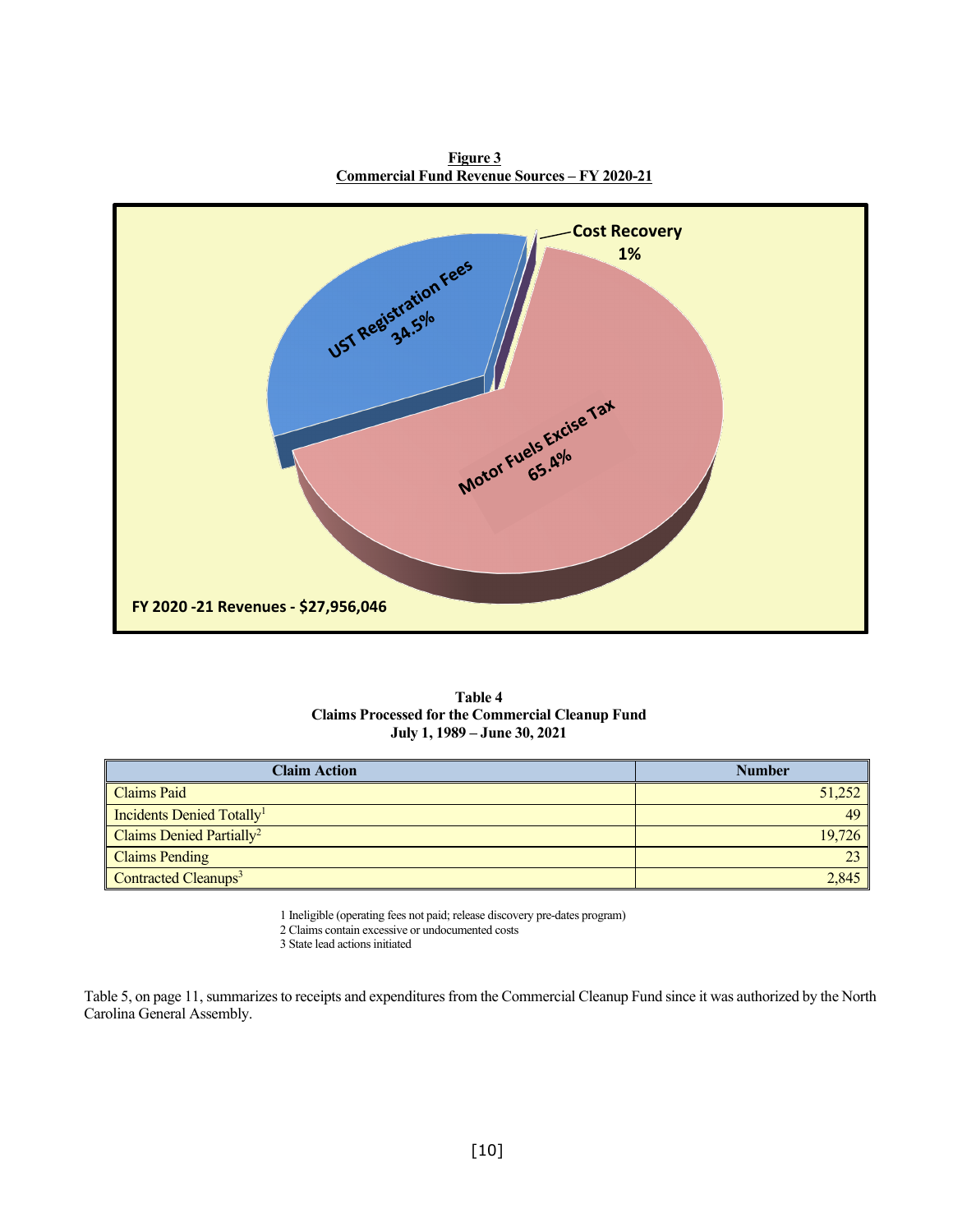**Table 5 Receipts, Disbursements and Program Expenses for the Commercial Fund 7/1/88 – 6/30/21**

| <b>Fiscal</b><br>Year | <b>Receipts</b>         | Disbursements <sup>1</sup>  | <b>Legislatively Allowed</b><br><b>Program Expenses</b> |
|-----------------------|-------------------------|-----------------------------|---------------------------------------------------------|
| FY 1989               | \$2,337,685             | \$14,768                    |                                                         |
| FY 1990               | 5,773,632               | 79,080                      | \$201,255                                               |
| FY 1991               | 7,330,573               | 1,616,760                   | 547,595                                                 |
| FY 1992               | 13,484,008              | 4,409,229                   | 517,221                                                 |
| FY 1993               | 18,032,784              | 9,651,948                   | 601,687                                                 |
| FY 1994               | 24,438,966              | 22,904,802                  | 694,424                                                 |
| FY 1995               | 56,037,135 <sup>2</sup> | 37,405,510                  | 666,270                                                 |
| FY 1996               | 28,178,768              | 44,060,639                  | 2,322,632                                               |
| FY 1997               | 28,564,034              | 44,163,273                  | 2,623,339                                               |
| FY 1998               | 27,291,220              | 30,267,392                  | 2,530,036                                               |
| FY 1999               | 26,783,344              | 16,104,152                  | 2,567,668                                               |
| <b>FY 2000</b>        | 27,178,623              | 22,820,0693                 | 2,579,540                                               |
| FY 2001               | 27,240,303              | 24,566,132 <sup>4</sup>     | 2,730,236                                               |
| FY 2002               | 27,124,210              | 36,872,426                  | 2,397,264                                               |
| FY 2003               | 27,055,759              | 26,498,565                  | 2,221,851                                               |
| FY 2004               | 26,934,685              | 23,514,1795                 | 2,527,451                                               |
| FY 2005               | 50,255,9087             | 46,966,0836                 | 2,654,447                                               |
| FY 2006               | 28,143,119              | 15,474,9918                 | 2,636,228                                               |
| FY 2007               | 27,564,837              | 7,372,4039                  | 2,725,418                                               |
| <b>FY 2008</b>        | 27,458,790              | 11,511,344 <sup>10</sup>    | 2,859,460                                               |
| FY 2009               | 31,026,131              | 15,007,59011                | 3,380,143                                               |
| FY 2010               | 27,969,400              | 17,760,22512                | 3,703,143                                               |
| FY 2011               | 26,951,504              | 31,697,73613                | 3,859,161                                               |
| FY 2012               | 26,311,956              | 29,132,74914                | 3,881,825                                               |
| FY 2013               | 26,316,112              | 29,187,00914                | 3,960,943                                               |
| FY 2014               | 28,222,762              | 27,091,76914                | 3,806,616                                               |
| FY 2015               | 27,049,782              | 25,607,88814                | 3,890,089                                               |
| FY 2016               | 26,496,737              | 23,616,208 <sup>14</sup>    | 3,985,706                                               |
| FY 2017               | 27,634,152              | 20,071,855 <sup>14,15</sup> | 3,721,009                                               |
| FY 2018               | 27,831,100              | $13,150,486$ <sup>14</sup>  | 4,018,302                                               |
| FY 2019               | 28,153,471              | 10,900,081                  | 4,115,612                                               |
| FY 2020               | 26,369,306              | 11,218,634                  | 4,495,477                                               |
| FY 2021               | 27,956,046              | 14,258,061                  | 4,459,648                                               |
| <b>TOTAL</b>          | \$865,496,842           | \$694,974,036               | \$87,881,696                                            |

1. Does not include program expenses.<br>2. Commercial receipts for FY 1994-19

2. Commercial receipts for FY 1994-1995 included \$31,288,889 that was transferred from the Groundwater Protection Loan Fund.

3. Adjustment due to a transfer from the Commercial Fund to the Federal Trust Fund of \$288,117 as a clean-up expenditure rather than as a program expense.

4. Includes \$33,866 transferred to the Federal Trust Fund for clean-up expenditure.<br>5. Includes transfer of \$2,036,932 from Commercial to Noncommercial Trust Fund 5. Includes transfer of \$2,036,932 from Commercial to Noncommercial Trust Funds per GS 119.18(b); transfer of \$90,000 to N.C. Department of Agriculture and Consumer Services; and transfer of \$452,722 to the Federal Trust Fund for clean-up expenditure.

6. Includes transfer of \$43,150,730 from Commercial to Noncommercial Trust Fund per GS 119.18(b). Transfer from N.C. Department of Agriculture and Consumer Services of \$38,702 to Federal Trust Fund.

7. Includes additional revenue from the 1-year 1.1 cent per gallon excise tax or \$19 million to the Trust Fund.

8. Includes \$1,922,601 transfer to Noncommercial Fund, \$90,000 transfer to N.C. Department of Agriculture and Consumer Services, and \$30,016 transfer to repay Federal Trust Fund for State Lead program expenses.

9. Includes transfer to Noncommercial Fund of \$598,935 and disbursement from the Commercial Fund to the N.C. Department of Agriculture and Consumer Services (\$90,000) and Federal LUST Grant (\$108,904).

10. Includes transfer to Noncommercial Fund of \$1,381,848, and disbursement from the Commercial Fund to the N.C. Department of Agriculture and Consumer Services (\$90,000), and Federal LUST Grant (\$53,752).

11. Includes transfer to Noncommercial Fund of \$1,004,895, and disbursement from the Commercial Fund to the N.C. Department of Agriculture and Consumer Services (\$90,000).

12. Includes disbursement to N.C. Department of Agriculture and Consumer Services of \$90,000.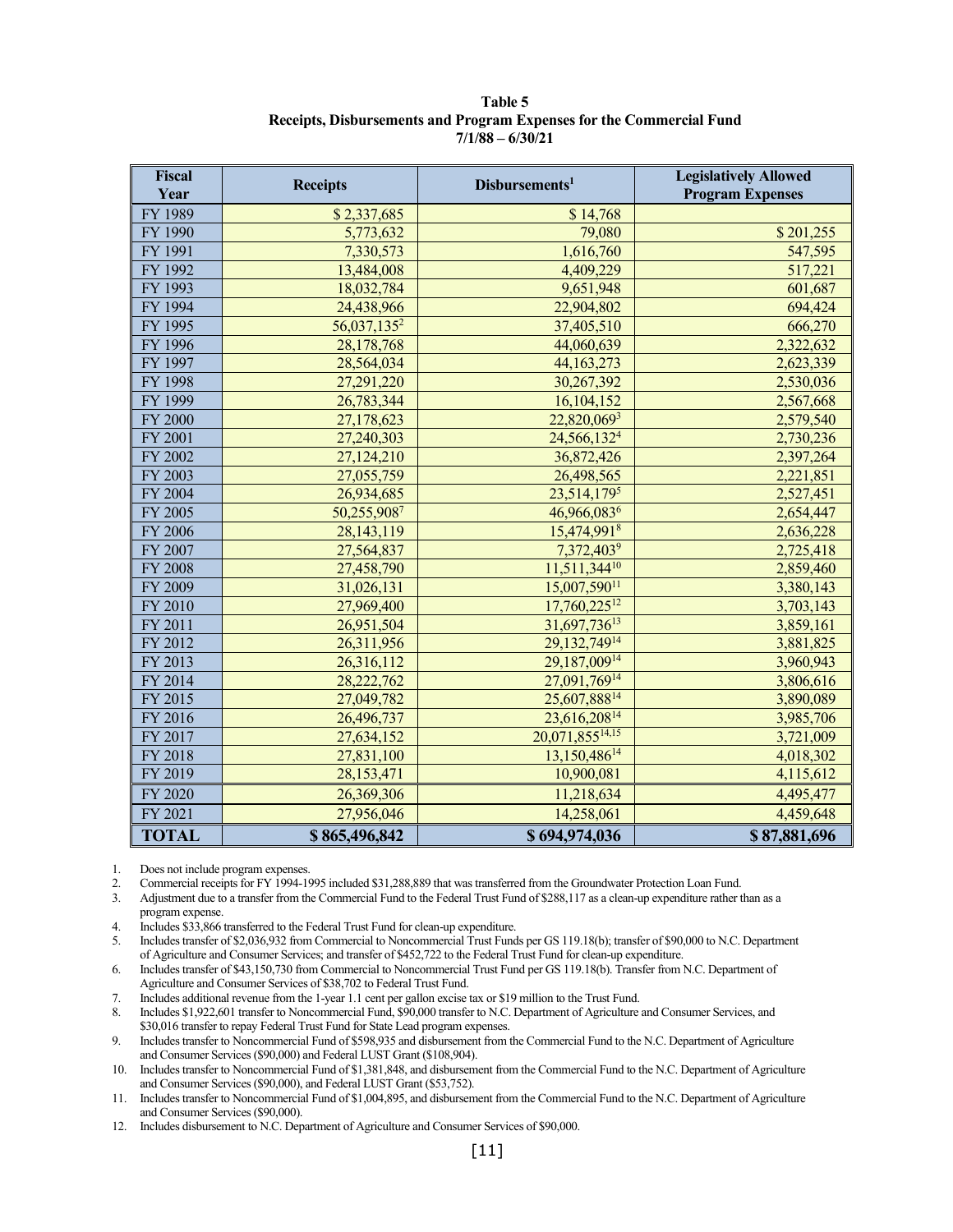- 13. Includes disbursements to N.C. Department of Agriculture and Consumer Services (\$90,000) and legislatively mandated transfer of interest (\$614,239.29).
- 14. Includes disbursements to N.C Department of Agriculture and Consumer Services (\$90,000).
- 15. Includes transfer of \$1,153,783 to close out the Noncommercial Fund.

Historical Commercial Cleanup Fund balances and obligations are presented graphically in Figures 4 and 5.



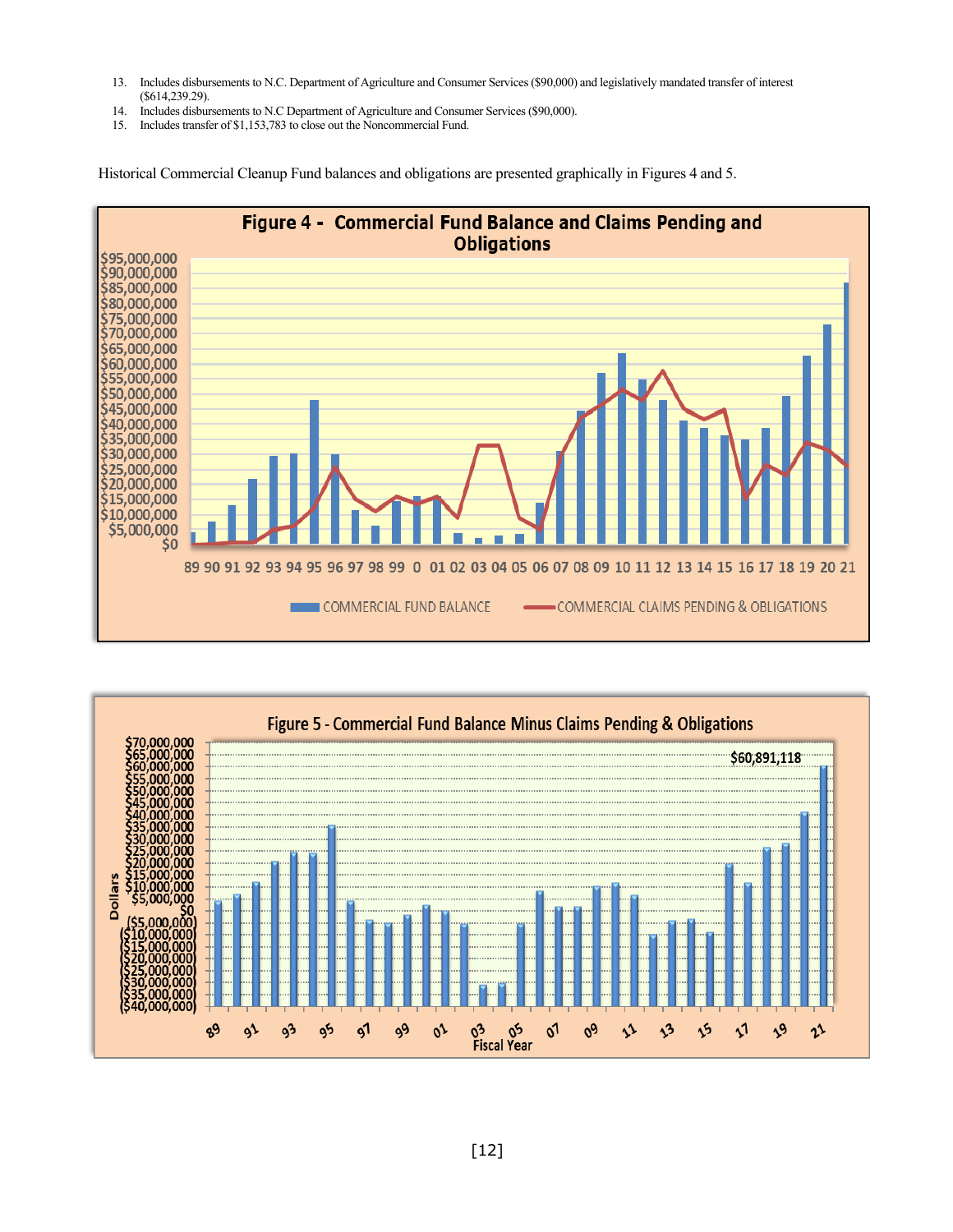#### *Backlog Reduction Initiative*

On October 1, 2018, the EPA Office of Underground Storage Tanks (OUST) launched an effort to reduce the national backlog of open, unresolved UST incidents. The OUST set "aspirational" cleanup goals for each EPA region who then evaluated the individual states and assigned state goals for the upcoming federal fiscal year (FFY). Based upon Region 4's evaluation, North Carolina's federal fiscal years' goals were established at 720 total closures for FFY 2108-19, 596 total closures for FFY 2019-20, and 500 total closures for FFY 2020-21. Upon notification of this increased goal, Region 4 and North Carolina's UST Section management worked jointly to explore means to meet OUST's requests. For FFY 2020-21, Region 4 agreed to provide approximately \$763,824 in additional federal grant funding to combine with the \$500,000 of annual state funding allowed for use in evaluating and closing low-risk sites. As of September 30, 2021, North Carolina has exceeded its OUST "aspirational" goals with 753 total closures for the FFY 2018-19, 602 total closures for FFY 2019-20, and 511 total closures for FFY 2020-21. One thousand two hundred five (1,205) of these closures were legacy low-risk sites (499 in FFY 2019, 393 in FFY 2020, and 315 in FFY 2021). The initiative also provided for reimbursement of associated backlogged non-directed cleanup claims for these legacy sites. This backlog reduction initiative will be on-going through FFY 2021-22, or until funding is exhausted.

#### *Estimated Costs of Clean Up*

Under new EPA criteria, the DEQ can estimate the maximum potential liabilities for cleaning up all known commercial UST releases by multiplying the median cost to the Fund per release (\$132,572) for FY 2014 – FY 2020 by the number of currently known commercial releases with ongoing cleanup (4,173). The result is a total estimated future obligation of approximately \$553.2 million – an amount that includes nearly \$26.1 million obligated for cleanups already underway. Despite implementation of the more rigorous oversight and cost control measures, at current revenue levels (\$27.4 million per year on average), it will take the Fund approximately 20 years to generate the receipts necessary to pay existing projected obligations.

With a present balance of approximately \$87 million, the Fund will need an additional \$466.2 million to clean up all currently known commercial UST releases. This estimate does not account for the costs of cleaning up releases not yet reported (future releases). The number of reported new releases has decreased in recent years, due to increased inspection and prevention measures implemented in 2008. For FY 2010-11 through FY 2020-21, an average of 280 new, fund-eligible commercial UST releases per year were discovered and reported. This trend suggests an additional \$37.1 million per year will potentially be added to overall obligations. Given these projected obligations, in the absence of additional funding or changes in funding mechanisms the long-term viability of the Commercial Fund as North Carolina's primary financial responsibility mechanism, as currently structured, continues to remain uncertain.